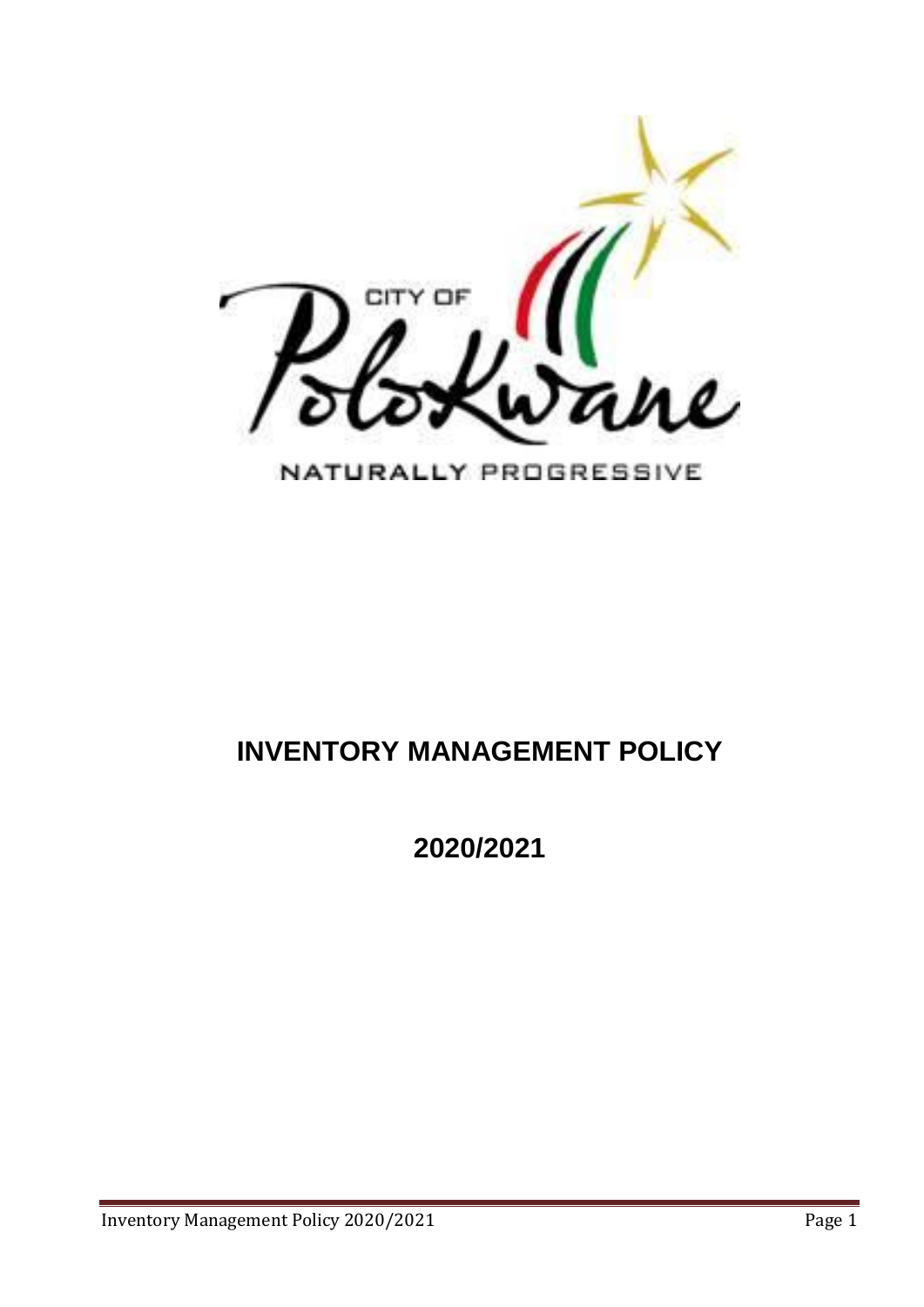#### **TABLE OF CONTENTS**

| <b>Section</b>  | <b>Description</b>                                         |
|-----------------|------------------------------------------------------------|
| 1               | <b>Objective of Inventory Management Policy</b>            |
| 2               | <b>Inventory Management</b>                                |
| 3               | Status Quo of the System used to record Inventory movement |
| 4.              | <b>Access to Stores</b>                                    |
| 5               | <b>Procedures and Internal Control Measures</b>            |
| 6               | <b>Review of Stock Levels</b>                              |
| 7               | <b>Purchase Requisition for Stock Items</b>                |
| 8               | <b>Expediting of Orders</b>                                |
| 9               | <b>Receiving and Issuing of Stock Materials</b>            |
| 10 <sup>1</sup> | <b>Coding of Stock Items</b>                               |
| 11              | <b>Damaged Goods</b>                                       |
| 12 <sub>2</sub> | <b>Stores and Warehouse Management</b>                     |
| 13              | <b>Safeguarding of Inventory</b>                           |
| 14              | <b>Vendor Performance</b>                                  |
| 15              | <b>Reporting</b>                                           |

**1. Objectives of Inventory Management Policy**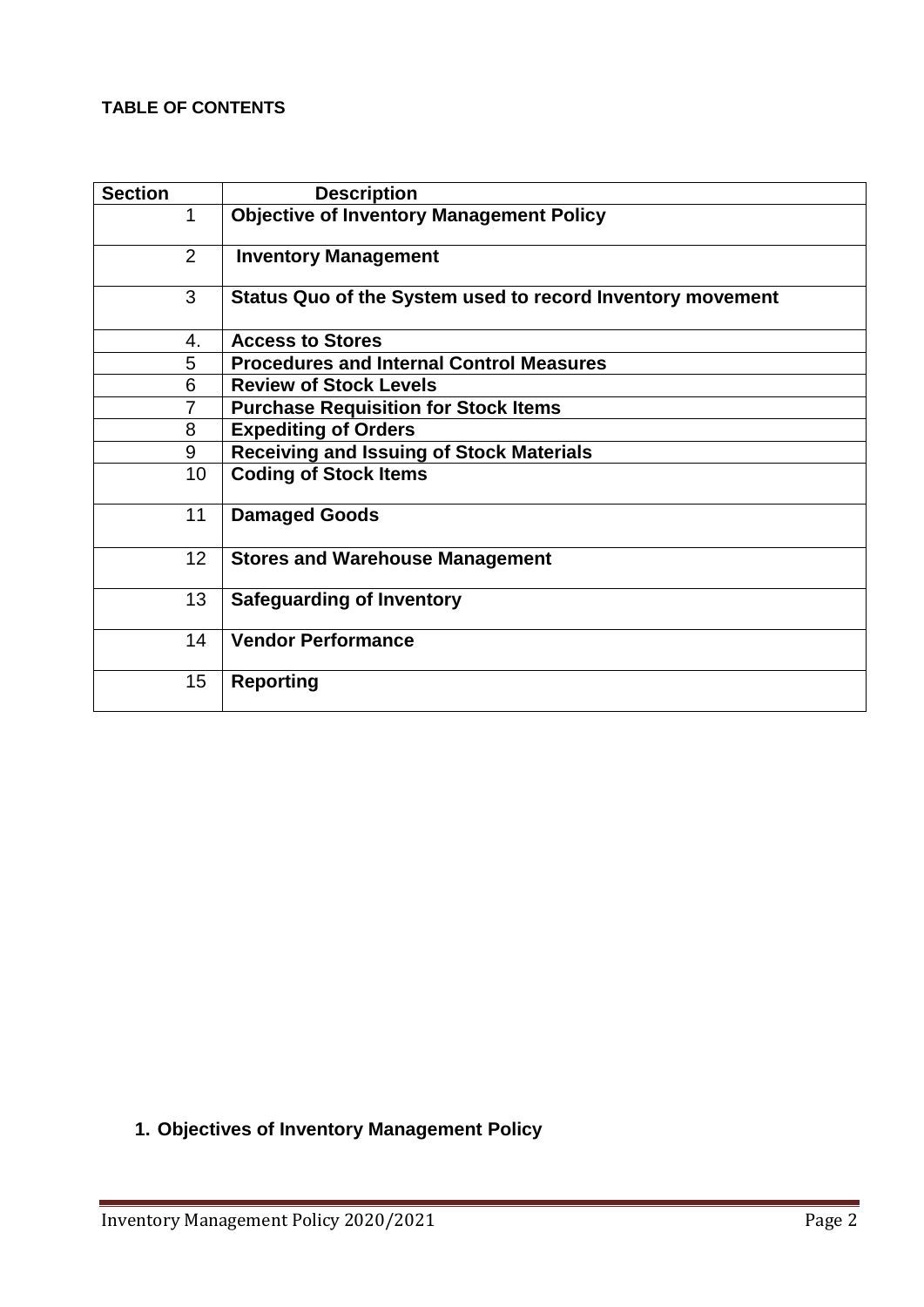- $\div$  Implement appropriate internal controls and effective inventory management system to ensure that goods placed in **stores are** secured and only used for the intended purposes.
- Determining and setting of inventory levels that includes minimum and maximum **stock levels** mad lead times whenever goods are placed in stock.
- Monitoring and review of **service provider's** performance to ensure compliance with specifications and contract conditions.

### **2. Inventory Management**

 $\cdot$  Inventory Management provides for an effective system in order for the setting of inventory levels, placing of requisition for order, receiving and distribution of goods, inventory management, expediting orders, vendor performances, maintenance and contract management.

## **3. Status Quo of the System used to record Inventory movement.**

 There are only one centralized **stores** whereby all stock items are **categorised** according to sections, e.g. cleaning materials, protective clothing, stationery, refreshments, electrical, water & sanitation, plumbing & building materials, etc.

#### **4. Access to Stores**

 $\cdot$  The central stores should be operated as a closed store, whereby, suppliers and end – user department are excluded from stores area except on a specially approved and escorted basis.

#### **5. Procedures and Internal control measures.**

#### **5.1 Stock Levels**

- $\div$  The following should be determined to maintain optimum stock levels:
	- a. Minimum, maximum and re- order levels
	- b. Slow moving or obsolete stock

#### **5.2 Stock Level Maintenance:**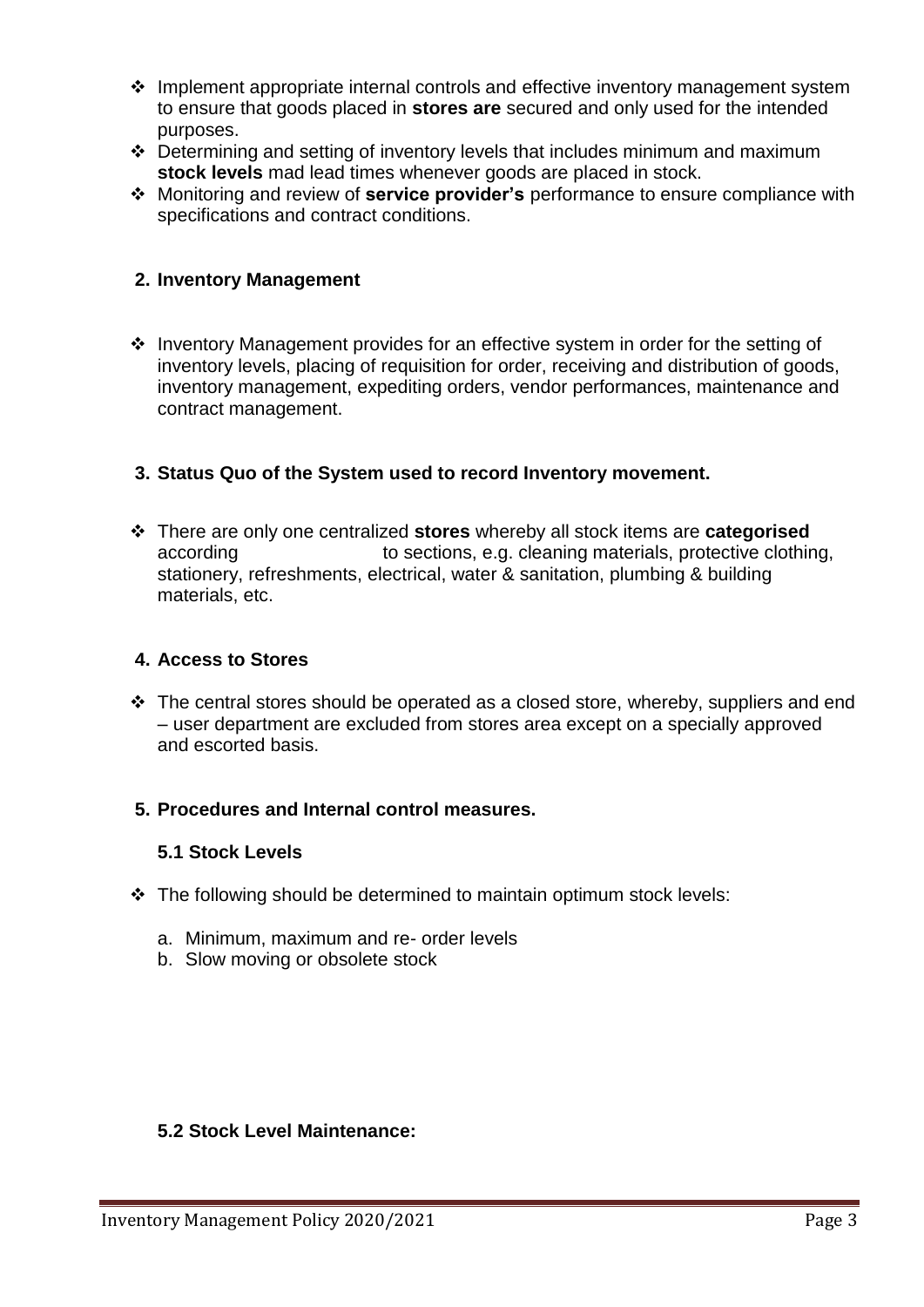- Monitoring and maintaining of stock levels and creating of stock requisitions to ensure the availability of stock at all times:
- The stock controller or delegated official on **weekly basis** to print out a report of stock items outside minimum and maximum levels.
- The report informs the stock controller of the items that reached minimum for reordering.
- The stock controller or delegated official will then do physical verification and then electronically generate requisitions on the system to enable the Chief Buyer/SCM practitioners to invite quotations for the acquisition of stock materials or alternatively to utilise long term contract awarded.

#### **6. Review of stock levels**

- $\cdot$  In order to manage the stores operations effectively, Strategic Business units should continually review their stock holding based on the information such as number of stock issues, levels of service achieved, total value of stock held and stock turnover.
- Once yearly the stock level reviews are conducted with Strategic |Business Units to maintain accurate minimum, maximum and re-order levels and to ensure the availability of stock/materials at all times for the end-users to reach their set goals or targets.
- Redundant and obsolete stock should be identified and cleared regularly by the strategic business units.

## **7. Purchase requisition for stock items**

 $\div$  All purchase requisition for stock replenishment must be approved by the Assistant Manager: Logistics or delegated official prior to the acquisition.

#### **8. Expediting of orders**

- $\cdot$  The receiving section will be required to monitor and expedite outstanding purchased orders.
- $\div$  If the delivery conditions reflected on the purchase order from are not complied with, it should be followed up with the supplier immediately.
- $\cdot$  Reminder correspondences must be forwarded to the suppliers based on the reminder levels that are set in the purchased order and such correspondence entails amongst:
	- Reminder to the supplier of the pending delivery, delivery period, quality and quantity
	- Promises made by the supplier
	- The impact of failure to deliver on time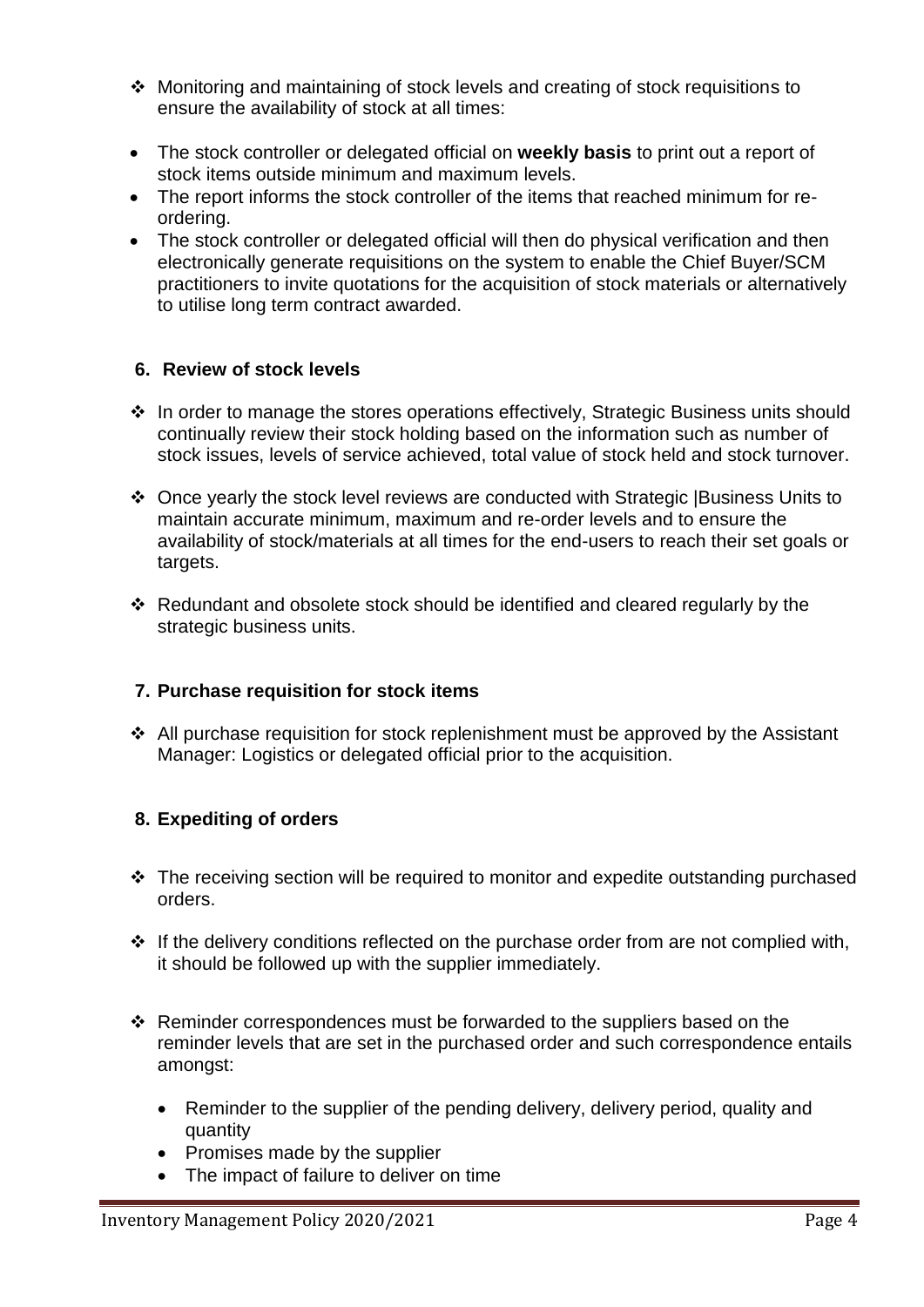- $\div$  The senior or storekeeper must report to the stock controller about the outstanding orders that were not delivered as per agreed delivery dates with the supplier on weekly bases.
- $\cdot \cdot$  The stock controller based on the information at hand and analysis thereof refer the report of the non performing suppliers to the contract management section for action to be taken or to the Assistant manager logistics.

## **9. Receiving and issuing of stock materials**

#### **9.1Receiving of stock**

- $\div$  All orders placed, but still to be delivered are kept in a file cupboard in the receiving section, must be updated daily with new orders placed.
- Follow –ups should be done on all prders issued and the comments should be recorded on the order register.
- All the orders issued should be delivered within 7 days failure to do so the service provider should be reported to contract management so that the order will be cancelled and the second lowest be called to deliver the goods.
- $\div$  Stock items which could not be delivered within 7 days because of the manufacturing process their orders will be treated as an exceptional.
- All the invoices received for the stock items should be recorded in the invoice register for monitoring purposes.
- When any item is received at Municipal stores the following procedure must be followed:
- An official order must exist on the financial system for the indicated delivery and the items to be delivered must correspond with the items on the official order.
- The delivery note, original tax invoice and statement must accompany the delivery.
- The receiving storekeeper should do the verification and inspection of what was received against what was ordered – order number, price, quantity and specification correspond to the same information on the delivery note, original tax invoice and statement, and if not all of the above-mentioned is not in place, the items are not allowed to be accepted.
- During the verification and inspection damaged stock if found, will then communicate with the service provider for return of the items for credit or replacement and a copy of all relevant documentations are attached for reference.
- After signing of the delivery note, original tax invoice and statement, the responsible official must make sure that the bin location as appearing on the order for each product must be written on the cartoon(s) containing the relevant item for shelving or packing.
- The receiving storekeeper after receiving of a signed delivery note or invoice, he/she then update the stock received on the system.
- After updating of the stock, the receiving storekeeper or delegated official should verify the receipt on the system and shelf before they prepares orders, invoices and delivery notes for approval and must be forwarded to the creditors to effect payments, and do filing for record keeping.
- No stock should be received without an official purchased order unless on exceptional cases and must be communicated to the Stock controller,Assistant Manager: Logistics and the Buyer.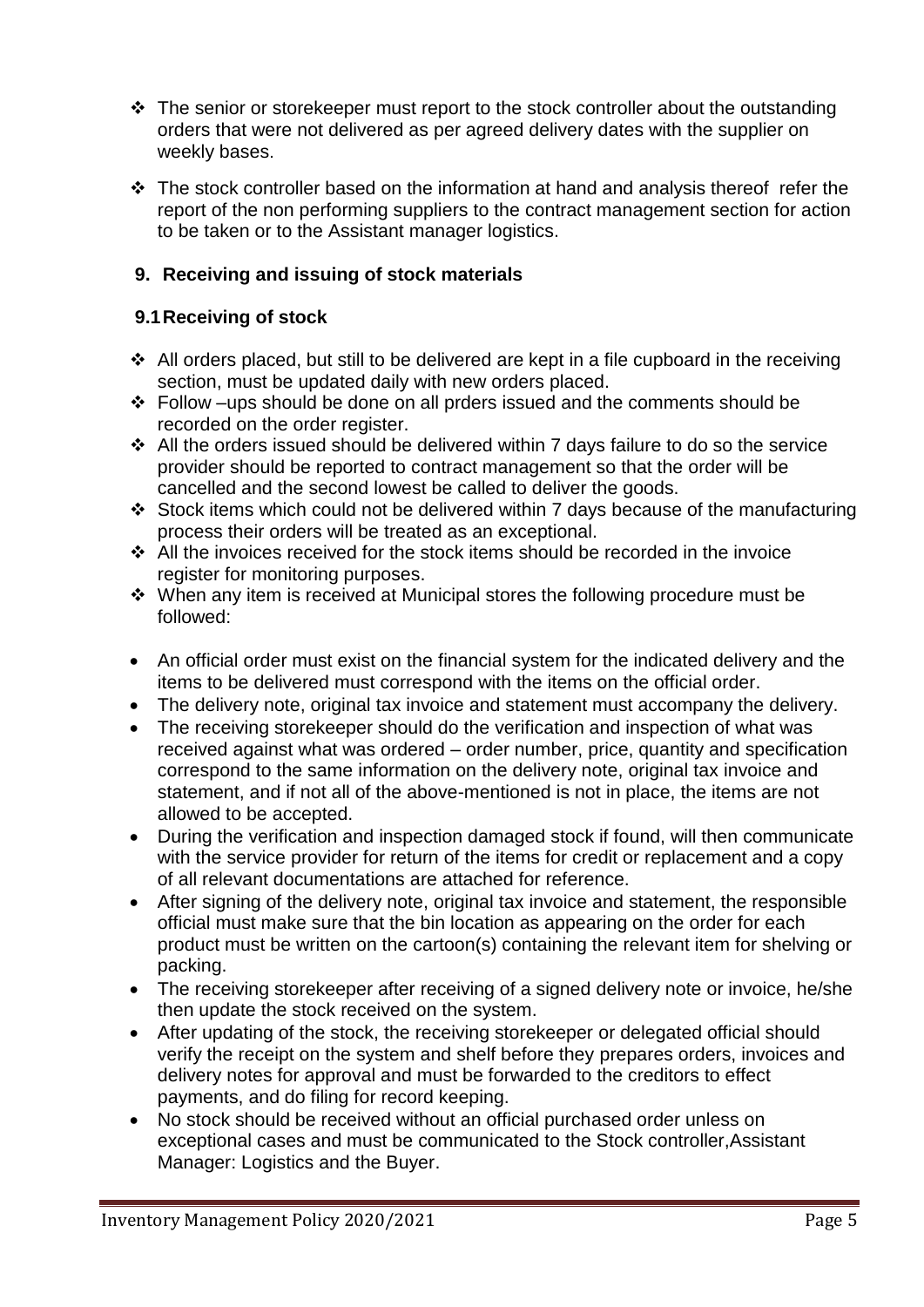All the stock items received immediately after inspection, verification and capturing of orders are packed onto the shelves according to the bin location and must be correctly numbered as per stock item numbers or stock catalogue code.

## **9.2Issuing of stock**

### **9.1.1 System Requisition**

- $\cdot$  No issuing of stores items or commencement of the process may take place without properly captured online requisition.
- Online processing of requisitions are done by the Strategic Business Units official's delegated responsibility for creation of the requisitions and the requisition number is allocated by the system.
- The SBU Manager or an official delegated the authority will then approve the requisition and after approval the items requested are allocated for collection.
- $\div$  The official responsible for collection of materials will then submit a requisition number the issuing section for collection.
- $\div$  Online requisition should be collected within 48 hours failure to do so the requisition will be cancelled on the third day.
- The stock items should be issued on FIFO basis.
- Online issuing of requisitions are done daily by the issuing section and printout of requisition which has a issue, vote number, description and quantity.
- $\cdot$  When issuing the official responsible will then check the correctness of the quantity of the items requested, the description as per request and the official issued and received the materials must sign the requisition.
- $\cdot \cdot$  The signed requisitions after issuing are filed for record keeping and audit purposes.

#### **9.1.2 Offline Requisitions**

- During standby, power failure, system problem and when the network is down manual requesting of stock should be done manually and immediately when the system is up and running, the issuing official must capture all manual requisitions to update the stock on the system.
- $\cdot$  All offline requisitions should be captured within 48 hours after the system is up and running.
- All offline requisitions should be numbered and recorded on the register of offline requests.
- $\cdot$  The copies of the online requisitions must be attached to the manual requisitions.
- At the end of each working day the Stock controller or delegated official must check the manual requisition file to ensure that all manual issues have been processed or captured timely and maintain proper record keeping system for inventory.

#### **10.Coding of Stock Items**

 $\triangleleft$  All stock items are to be classified in terms of a unique identifying item number and description.

#### **11.Damaged Goods**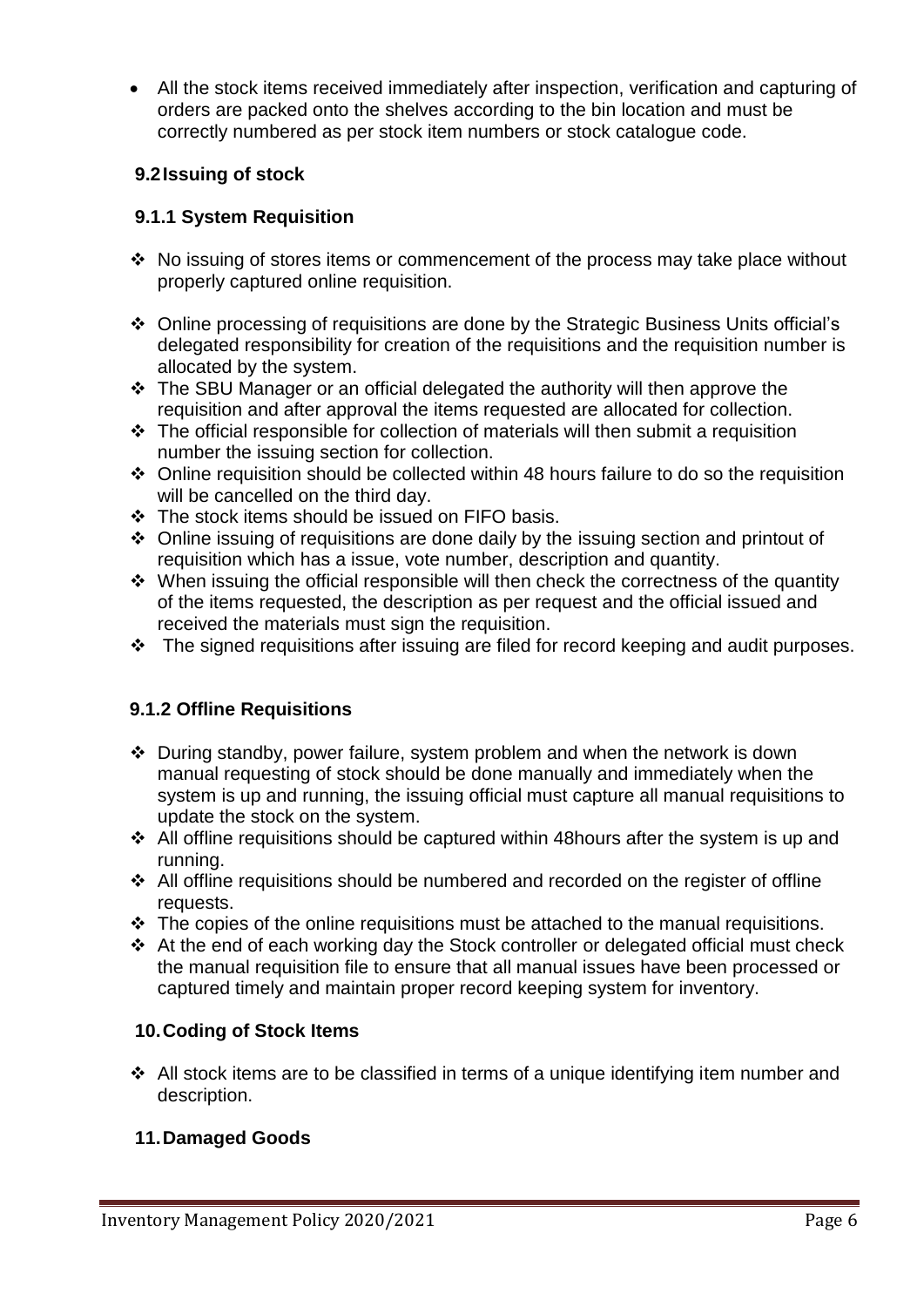- All damaged goods should not be received from the suppliers must be returned to the supplier for credit or replacement.
- Damaged goods which are notified during the daily or quarterly stock take should be recorded in the damaged goods register and be reported.

## **12.Stores and warehousing management**

- Quarterly stock count and Annual stock taking/counting are conducted Cycle stock counts are performed **daily** to ensure that discrepancies between the physical and the stock figure reflected on the system are reconciled immediately and corrected timely.
- $\cdot$  Inventory count will be conducted on a quarterly and annual basis to maintain effective and efficient inventory management system. The stock take will take place on the last day the quarter and last month the financial year.
- Stock items which do not form part of the inventory will only be included in the inventory list upon the approval of a formal memorandum by the Director.
- The inventory will be recognised at cost or net realisable value.
- The Office of the Auditor General and internal audit forms part of annual stock taking.

## **12.1 Procedure for stock taking**

- (a) The stock controller together with the senior storekeeper confirms that the following are in place at the stores prior to the start of the count:
- before counting of a specific area commences, the stock controller of the stores must ensure that all internal requisitions, return to store, standby requisitions and orders (receipt) have been processed on the financial system. this is to ensure that the correct quantities are counted and verified against the financial system list printed for counting.
- if any of the outstanding purchased orders had been delivered before the stock take, the goods receipt must be processed before the stock take process commences.
- if any of the outstanding purchased orders had been delivered before the stock take cannot be captured on the system for some reason, copies of the invoices must be recorded and attached on the physical inventory document next to the item to be reconciled together with the counted stock.
- if any of the outstanding purchased orders are delivered during the stock take, must be placed in a designated area and be marked. no receipts are permitted to be captured on the system during stock take.
- in case where stores do have items not kept as stock but are kept for sbu, s, these items must be in a designated area clearly marked.
- all redundant and obsolete stock that has been removed from bins stores and is stored in a designated area in the store together with a list identifying all items in a location to be marked for obsolete and redundant stock, if this items had been deleted from the inventory lists (financial system) but not yet taken to the scrap yard at disposal area. all items where possible must be in boxes and sealed with the signatures of the officials who counted obsolete and redundant items and must be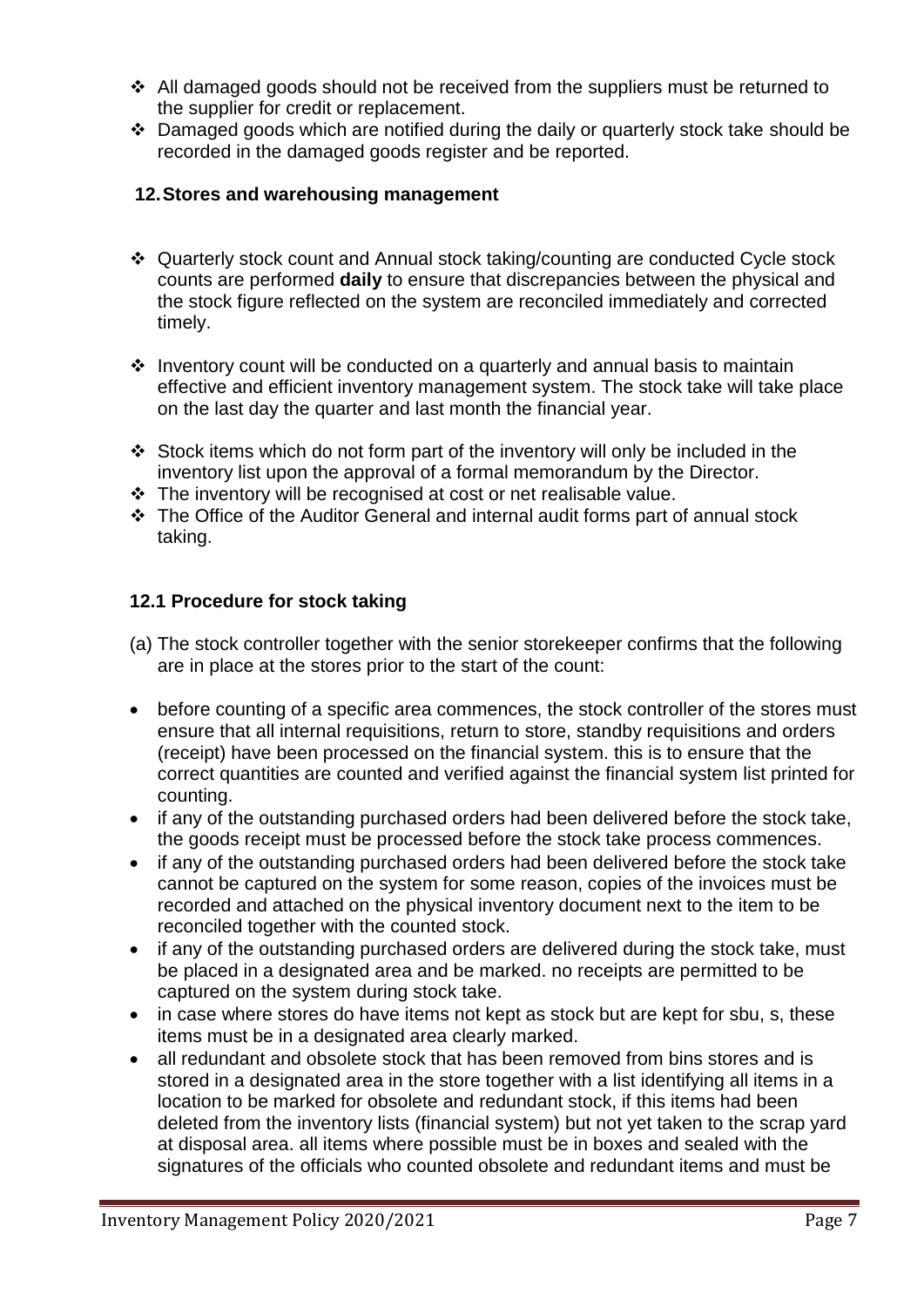clearly marked in the area. where items are still in the bins must be clearly marked as the bins, the bins must be clearly marked as obsolete /redundant stock.

- in cases were items already had been identified as obsolete and redundant stock, but not been removed from the registers (financial system), these items must remain in their bin locations and be counted as part of the annual stock take.
- all items must be in correct bins and that the description on the corresponds with the items in the bins.
- (b) the stock controller responsible for the stores will ensure the following are in place before the official stock take:
- that there is enough manpower (officials) for the stock take consisting of two officials per team.
- that the logistics management of stores to notify all heads of sections and council's external auditors of the stock take date.
- black pens and stickers for stock counts (no pencil figures will be accepted) to be issued to each stock counter team before counting.
- if there is any possibility of overtime, the stock controller must ensure authorization for overtime is approved before the stock take.
- (c) during the stock take the following procedures must be adhered to and the stock controller will be responsible for all processes.
- Counting teams be listed and sign an attendance register and each team will consist of two officials.
- Each counting team will receive a count list printed from financial system on the day the stock take commences for the section they are responsible for that is numbered against the officials' names on the list. E.g. Section 01 must be numbered on the list as 1 against the first team – List 2, the second team - List 3 etc.
- All counting teams must start simultaneously with the first count.
- All quantities counted must be written in the space provided next to the item on the financial system list in ball point pen.
- Each page counted must be signed by both officials responsible for counting on the list as well as the date of the count.
- The Stock controller will do spot check counts and will write the figures in red pen on the list in his /her possession and sign against each count. The Stock controller will check his counts against the counted items by the teams as control to ensure correct counts. The Stock controller must on a continuous basis ensure that all procedures and processes set out in this procedure are strictly adhered to and where deviations are identified to be rectified immediately.
- The Stock controller will be responsible for the stock take and must continually be aware of all problems during the count.
- If the stock count takes place over a few days all stock count lists will be kept by the Stock controller at the end of each counting day.
- (d) During /after the first count had been done, the Stock controller must ensure a discrepancy list are generated for second count and the recount must be done by different counting team that did the first count of the specific section location.
- (e) After the second count the figures must again be compared with the fist count and the differences report.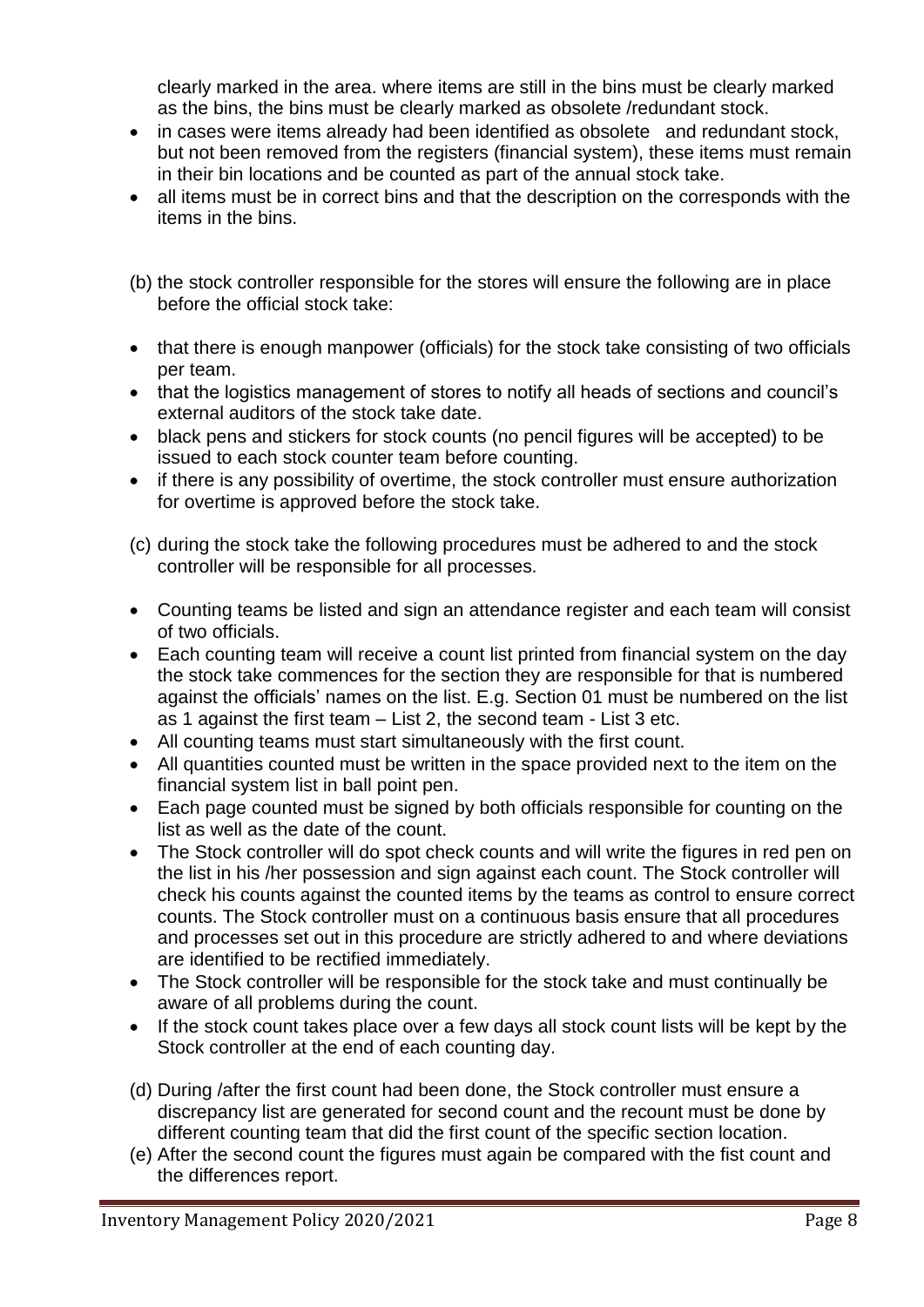- (f) If the second count corresponds with the system, then the second count is accepted as correct.
- If the second count differs from the system but correspond with the first count, the counted figures are accepted as correct and indicated as surplus or shortage.
- If the second count and the first count differ from the system, the items must be indicated on a new count list for a third count.
- (g) If the third count must be done, the stock controller with the senior storekeeper and storekeeper will do it. The third count must be done according to the same procedure as stated above.
- (h) The third count will again be compared with the differences report and the first two counts.
- If the third count corresponds with the system, the count is accepted as correct.
- If the third count corresponds with either of the first two counts, the corresponding figures counted will be accepted as correct and the difference between the counted figure and the system figure must be shown as a surplus or a shortage.
- If the third count differences still occur the item must be investigated further to identify the problem until a proper solution for the continuous discrepancies are found.
- (i) The final list of all counts (1, 2 and 3) of all surpluses and shortages must be signed by the Senior storekeeper, Storekeeper of the stores and Auditors as confirmation of all parties involved that the figures counted are correct and is the final figures counted, be handed to Chief Financial Officer.
- The final list of surpluses and shortages will not be left in the possession of any party involved in the count for further investigations.
- The Senior Storekeeper and Storekeeper Can ask for copies of the list direct after the final count.
- The Stock Controller will after finalizing of the count, take all counting lists, all differences reports, attendance registers with the final stock take list and file all documentation in the file.
- (j) After the stock take a report of such surpluses and shortages has to be generated and be submitted to council for adjustment of the surpluses and shortages or for further steps to be taken, if necessary and/ or authorise stock as redundant or obsolete.

#### **13.Safeguarding of Inventory**

- $\cdot$  Inventory shall at all times be safeguarded and kept in a secured area.
- Only authorised official will have access to stores and no person other than logistics personnel or any person designated by the Deputy Chief Financial Officer, may have control over the administration of inventory.
- $\div$  All the inventory items shall be adequately insured against loss and damage.
- All theft on inventory items shall be reported to the South African Police Services and Insurance Company.